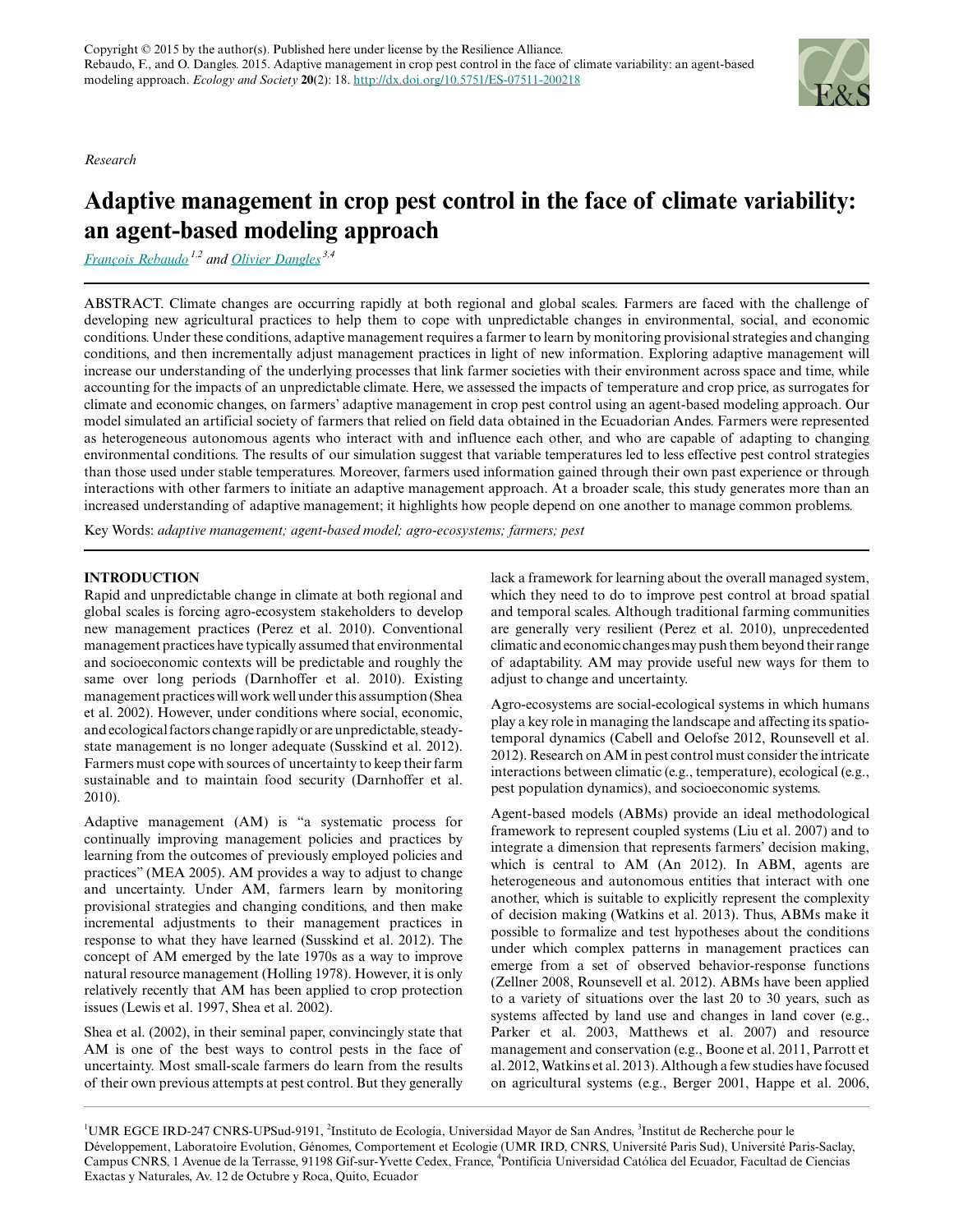Speelman and García-Barrios 2010, Schreinemachers and Berger 2011, Astier et al. 2012), little attention has been paid to agricultural pest management (Carrasco et al. 2010, 2012, Rebaudo and Dangles 2011, 2013).

Here, we assessed the impacts of climatic and economic variability on farmers' adaptive management in agricultural pest control in the Ecuadorian Andes. As a study model, we used the potato tuber moth *Tecia solanivora*, an invasive species from Guatemala that was introduced to South America via infested potato seeds that were likely imported from Costa Rica in the late 1990s (Torres-Leguizamón et al. 2011). Because of its economic importance and its ability to successfully invade new production areas of the Ecuadorian Andes, *T. solanivora* represents one of the major pest problems in the region (Dangles et al. 2009, Crespo-Pérez et al. 2011).

*T. solanivora* is an excellent candidate to develop an ABM of AM in pest control for two main reasons: (1) its population dynamics have already been documented and implemented into spatiallyexplicit landscape models (Crespo-Pérez et al. 2011) and (2) the decision-making processes that farmers are using to control it have been studied in detail (Dangles et al. 2010, Paredes 2010, Rebaudo and Dangles 2011).

The main objective of our study was to examine how climatic and economic variability, represented as fluctuations in temperature and crop price around a steady mean, affected pest management practices of individual farmers and subsequent pest control strategies at the community level. We developed an ABM to simulate an artificial society of farmers in an Ecuadorian agroecosystem, parameterized with field data. We then used this model to explore farmers' use of AM, i.e., their capacity to adapt their pest management practices under uncertainty, through different scenarios of climatic and economic variability. We were particularly interested in exploring AM at the community level, as a collective measure of AM by individual farmers. We conclude with a discussion of our findings and highlight implications for adaptive management in pest control.

## **METHODS**

Our simulations were performed using an ABM that allowed us to represent (1) a heterogeneous agricultural landscape, (2) crop pest population dynamics, and (3) humans managing their crops (Filatova et al. 2013). This social-ecological system was subject to both climatic and economic variability, represented as fluctuations in temperature and crop price around a steady mean. The variability fed into farmers' pest management practices, which could lead them to improve their crop production. Farmers responded to pest damages with different behaviors based on their perceptions, experiences, and their personal representation of the system (mental model, see Jones et al. 2011). A representation of the model structure is provided in Figure 1, including the landscape, pest, human, and economic submodels.

The overall model initializes with the landscape submodel, on which farmers are located together with the crop pests. Each time step in the model includes the following processes: (1) economic and climatic variability, (2) pest reproduction, (3) farmers' success at controlling pests (pest control) and adaptive management, (4) pest dispersion. The source code and the documentation of the model-following the ODD protocol (Grimm et al. 2010) and the ODD+D protocol (Müller et al. 2013) are available on the openabm.org platform ([https://www.openabm.org/model/4128/,](https://www.openabm.org/model/4128/) model MANPEST). The model was implemented using the multiagent programmable modeling environment NetLogo version 5.1.0 (Wilensky 1999). Analyses were performed using R software (R Core Team 2014).

#### **The landscape submodel**

We developed a spatially explicit representation of land use in an Andean agricultural landscape in Ecuador (Crespo-Pérez et al. 2011). The agricultural landscape was divided into farm households with an average area of  $1.6 \pm 1$  ha, in the range of farm households observed in the Ecuadorian Andes (Nguema et al. 2013). The overall landscape area covered 1000 ha (2000 x 5000 m, which corresponds to around 600 farms), and was represented as a matrix of 4000 cells (50-m resolution) using a Voronoï tessellation (O'Sullivan and Perry 2013). We represented temperature using two scenarios. The first scenario, referred to as the scenario without temperature variability, relied on temperatures in the Ecuadorian Andes for periods of six months (one time step in the model), corresponding to 15 degrees at around 2500 m. At this temporal scale we observed little variation in temperatures (less than one degree), as reported by Dangles et al. (2008, Appendix A). The second scenario, referred to as the scenario with temperature variability, was built to obtain temperatures outside the range of pest survival (Crespo-Pérez et al. 2011), by randomly choosing a temperature in a Gaussian distribution centered at 15 degrees and with a standard deviation of 5, for each time step in the model. The landscape was considered thermally homogeneous in space and fluctuating in time.

#### **The pest submodel**

Our pest submodel simulated the population dynamics of the potato tuber moth *Tecia solanivora* (Dangles et al. 2009, Crespo-Pérez et al. 2011). Its development is mainly driven by temperature. The relationship between *T. solanivora* survival and temperature can be fitted by a Sharpe and DeMichele model (Dangles et al. 2008 and Fig. A1.1).

The population dynamics of *T. solanivora* was modeled through a physiologically-based model detailed in Crespo-Pérez et al. 2011. Briefly, the *T. solanivora* model simulates the spatiotemporal dynamics of the pest on a spatially explicit landscape. One time step in the model corresponds to one *T. solanivora* generation, or approximately six months. This model has been validated using four years of field data (Crespo-Pérez et al. 2011).

The *T. solanivora* model was modified in this study to fit a change in landscape scale by adapting dispersion to the landscape resolution. The effect of landscape resolution on pest dynamics was verified by comparing the mean dispersal distances at different resolutions, ensuring that we reproduced the population dynamics and spatial distribution. No significant differences were observed between the original model and the adapted model (Student's t-test between the mean dispersal distances: *T* = -1.4567, *df* = 89.435, *p-value = 0.1487*).

#### **Economic submodel (potato price variability)**

The economic submodel represents the variation in potato prices, used as a proxy for farm revenue in the human submodel (Fig. 1). It considers the monthly potato price between 1990 and 2005 (data from SIGAGRO, Coordinación Consejo Consultivo Papa). These data revealed an increase in prices from 1990 to 2005 (linear regression,  $F = 18.6$ ,  $df = 1/190$ , *p-value* < 0.05). Because we were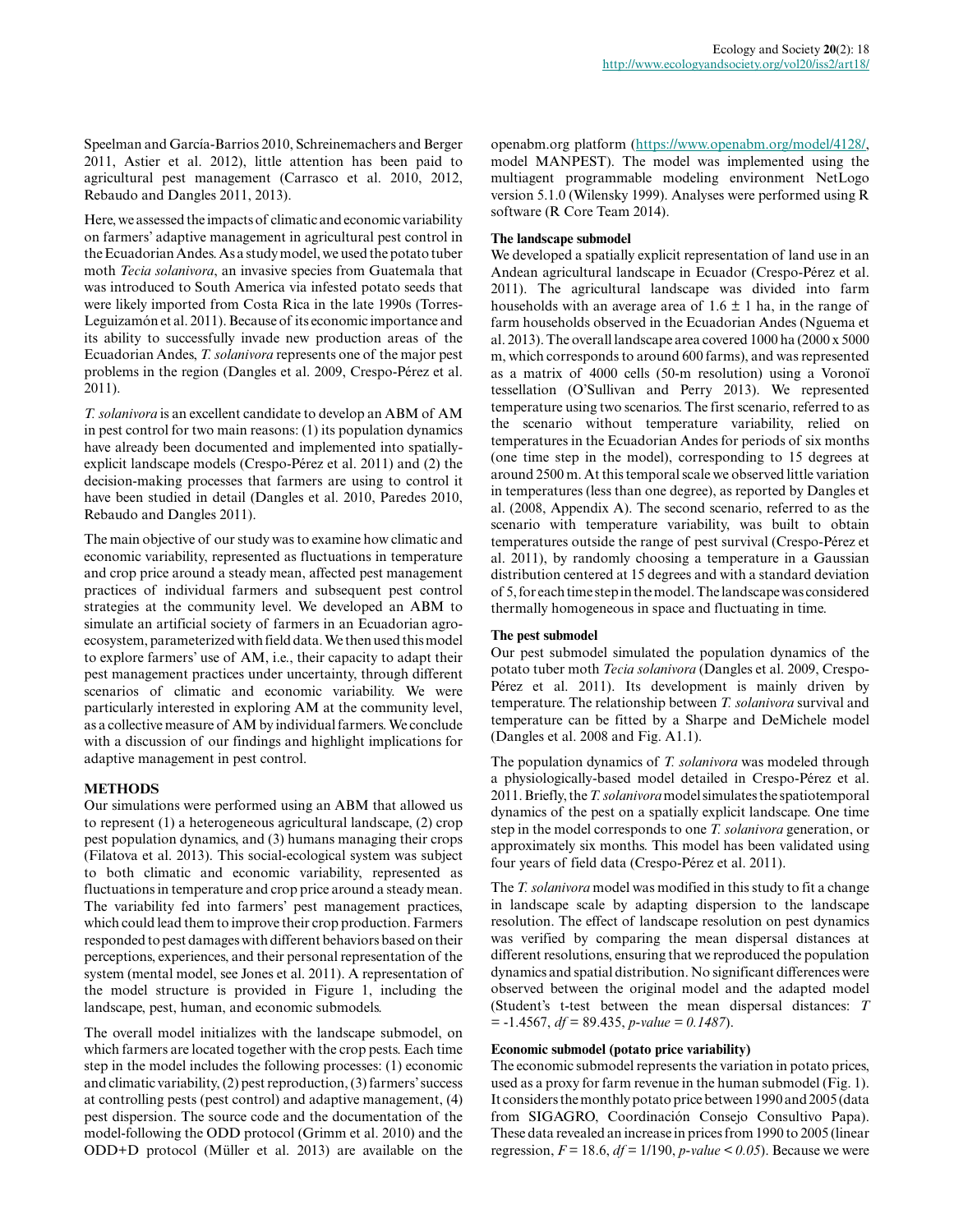**Fig. 1**. Representation of the model structure (nonformal graphics). The underlying model is composed of a network of interacting farmers who are capable of learning and adapting to circumstances. They work on farms that are facing the impact of an agricultural pest that evolves. The model includes (1) a landscape submodel, which represents the landscape characteristics and climatic condition, (2) an economic submodel that generates the potato price, (3) a pest submodel, which simulates the pest population dynamics, and (4) a human submodel, which represents farmers who are dealing with the pest and using adaptive management. The grey boxes represent input and output variables and grey stars the analyzed input variables (temperature variability and potato price fluctuation).



interested in testing the effect of economic variability (random component of potato price time series, see Fig. A1.2), we used an additive model to fit the data (Cowpertwait and Metcalfe 2009). By normalizing and decomposing the time series biannually to subtract the trend, we obtained the expected variation in potato price over time. The potato price standard deviation was 26.7 for a mean value of  $100 \, (CI_{95\%} = [89.7; 109.6])$ , with a Gaussian-like distribution (Shapiro-Wilk normality test over the random component of the potato price:  $W = 0.96$ ; *p-value* = 0.38). We used this distribution to simulate economic variability. We assumed that potato prices had no influence on whether farmers decided to plant potatoes, i.e., the same areas were cultivated each year.

## **The human submodel**

#### *Farmers' pest management practices and their success at pest control*

We represented an artificial society of Ecuadorian famers (potato growers) who had to face an invasive agricultural pest for which optimal pest management practices were virtually unknown. Farmers were initialized individually with a set of pest management practices, which determined their ability to control the pest. The pest management practices were set to reproduce observed pest control in the Ecuadorian Andes. This human submodel interacted with the pest submodel, as pest population dynamics depended on both human pest management strategies and on temperature.

In our simulations, farmers were set with limited cognitive resources (Jager et al. 2000). They could not distinguish between outcomes attributable to pest management practices and those attributable to climatic variability. When farmers' revenue or pest infestation levels were no longer satisfactory, they adapted their pest management practices based on information from other farmers or on their own past experience.

As previously shown by Rebaudo and Dangles (2011), the specific management practices used by Ecuadorian farmers influences how well *T. solanivora* is controlled. For example, high potato ridging more effectively controls potato moth larvae than does low ridging. This example suggests that, to a certain extent, the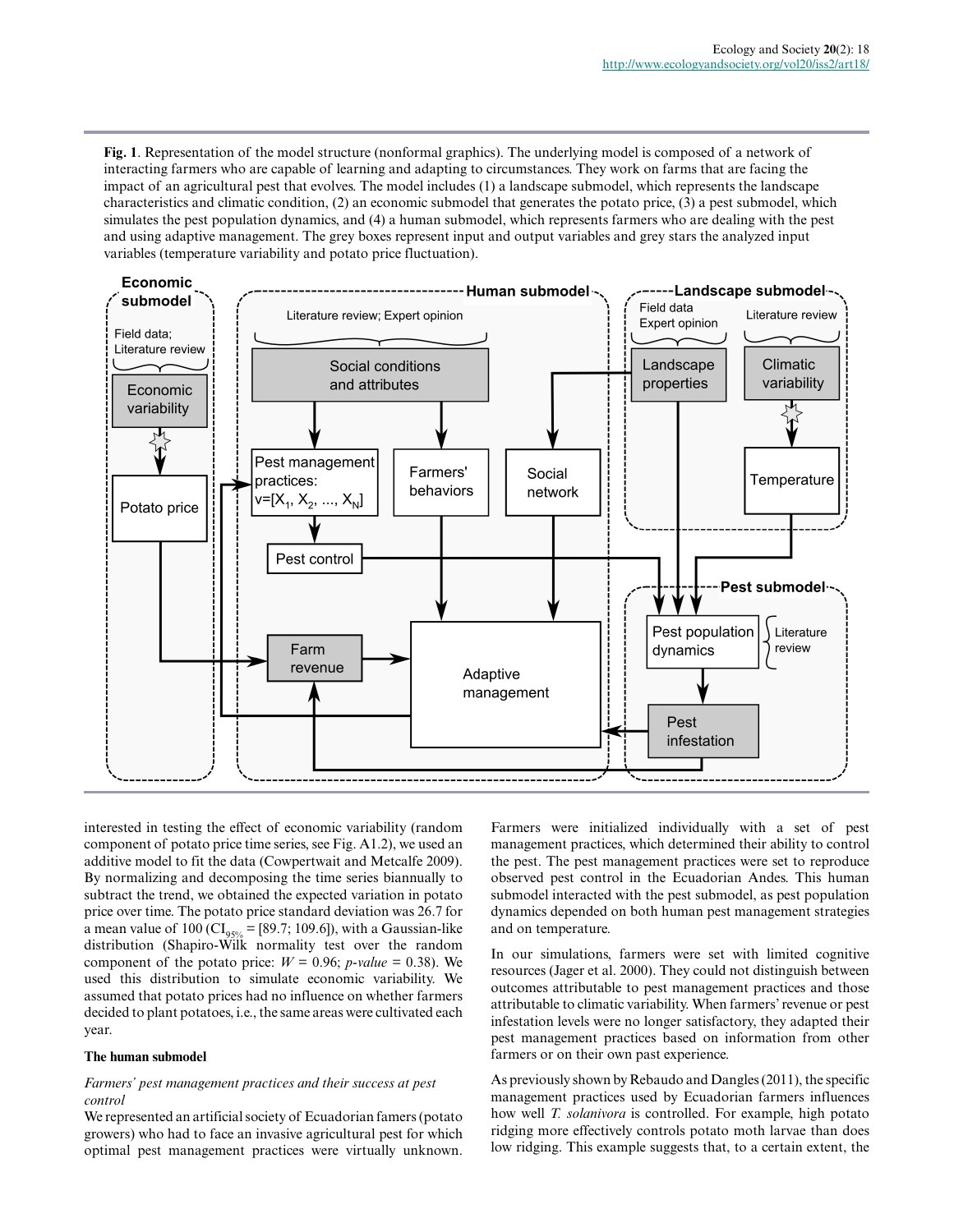| Farmers' behaviors                      | Conventional                                                                                       | Averse to risk                                                                                                   | Experimenters                                                                       | Risk takers                                                                                                        | Averse to change                       |
|-----------------------------------------|----------------------------------------------------------------------------------------------------|------------------------------------------------------------------------------------------------------------------|-------------------------------------------------------------------------------------|--------------------------------------------------------------------------------------------------------------------|----------------------------------------|
| Short description                       | Strategically mix<br>tradition with modern<br>practices, base<br>decisions on crop<br>monitoring   | Use effective<br>techniques,<br>independent from<br>markets                                                      | Adapt through<br>experimentation                                                    | Take risks and<br>recommendations from<br>technicians in commercial<br>shops                                       | Averse to modifying<br>their practices |
| Adaptive<br>management<br>behavior      | Based on observation:<br>consider own farm<br>income in past years<br>and that of other<br>farmers | Based on validated<br>techniques; consider<br>own pest infestation in<br>past years and that of<br>other farmers | Based on<br>experimentation;<br>consider own farm pest<br>infestation in past years | Based on external<br>recommendations<br>(represented in the model)<br>as experimentation);<br>consider farm income | No adaptive<br>management              |
| Adaptation<br>(intensity of<br>changes) | High investment                                                                                    | Low investment                                                                                                   | Low investment                                                                      | High investment                                                                                                    | No investment                          |

**Table 1**. Characteristics of behaviors followed by Ecuadorian farmers.

effectiveness of pest management practices can be quantitatively assessed. In our model, we quantitatively represented the set of pest management practices as a vector of dimension *N*. Pest management practices were mostly prophylactic measures, such as cleaning store rooms, ridging potatoes, performing longer crop rotation, but also curative measures such as using pesticides appropriately (Dangles et al. 2010). Each pest management practice  $n<sub>i</sub>$  corresponds to a value that can be compared to a theoretical optimum  $n_{0}$ , which is the maximum mortality of the pest under a specific pest management practice.

Equation 1 represents the mean distance between a farmer pest management practice and the optimal pest management practice, Δ*practices*.

$$
\Delta_{practices} = \frac{\sum_{i=1}^{N} |n_i - n_o|}{N}
$$
 (1)

*N* is the dimension of the vector of pest management practices,  $n_i$  each pest management practice within *N* ( $n_i$  ranging from 0 to 100), and  $n<sub>0</sub>$  the optimal pest management practice.

$$
pest \: control = 0.15 * \frac{(100 - \Delta_{pracices})}{20} + 0.21 \tag{2}
$$

Equation 2 describes how effectively farmers control *T. solanivora* (see Rebaudo and Dangles 2011). Pest control is specific to individual farms. Farmers were randomly assigned pest management strategies based on the known distribution of strategies used in Ecuador. These strategies were saved at each time step in the simulation.

#### *Farmers' behavior*

Faced with emerging threats and associated uncertainties, farmers' pest management practices evolve as a self-organizing process referred to here as AM (sensu Shea et al. 2002). In the model, we represented AM as the farmers' ability to change their pest management practices. The modalities of change in pest management practices varied according to farmers' behaviors, which were fixed for each individual farmer.

In Northern Ecuador, Paredes (2010) elaborated a typology of farmers based on their model of production, how they evaluate success, and how they make decisions. We identified five types of farmers: conventional, experimenters, averse to risk, risk takers, and averse to change. All behaviors coexist in a community of farmers, but one behavior was always described as dominant. See Table 1 for a comparison of the farmers' behaviors.

Two key features distinguish the different types of farmers: (1) what information they use to make pest management decisions and (2) how they evaluate whether their pest management practices have been successful. The information that farmers use to decide whether and how to change their pest management practices can come either from observing other farmers or from evaluating their own past success. Conventional and averse-torisk farmers base their pest management decisions on their perception of others farmers' individual success. They will first assess whose example to follow, then will change pest management practices based on their observations. In contrast, experimenters and risk takers base their pest management decisions on their own individual success. They first assess the success of their past practices, and compare that to the success of current practices. They keep the practices they perceive to be the most effective to try during the next crop cycle.

Many farmers, in our case, experimenters and averse-to-risk farmers, estimate the effectiveness of pest control measures indirectly. They can use surrogates such as the abundance of pests in the field (Railsback and Johnson 2011) or the amount of pest damage (Karp et al. 2013). They are described in the typology as "independent from market." Other farmers, in our case, conventional farmers and risk takers, can estimate the effectiveness of pest control using the economic return from their crop (Below et al. 2012). Note that averse-to-change farmers do not adapt their pest management practices, so do not need criteria for deciding when to change or to evaluate success.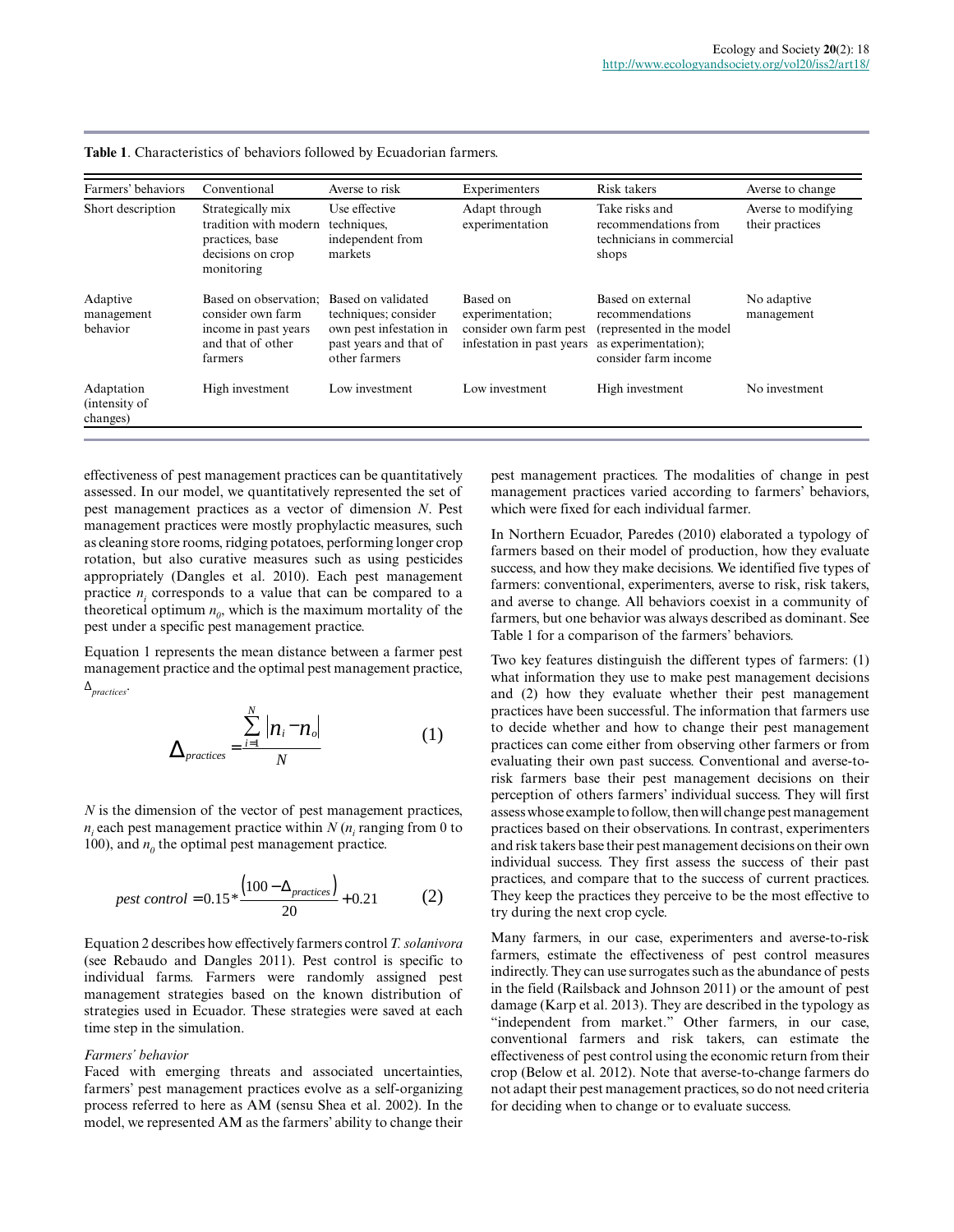#### *Farmers' perception and willingness to change*

In our model, farmers were able to perceive pest infestation levels in their own fields and in their neighbors' fields (see Fig. 2). They evaluated pest infestation level in neighboring farms while sharecropping or during labor exchange arrangements, common practices in the Ecuadorian Andes (Paredes 2010). Farmers assessed farm revenue when they sold their crops at marketplaces, so that farm revenue depended on overall production.

**Fig. 2**. Representation of adaptive management in pest control. Farmers are located on farms that are linked to one another through a social network made up of all neighboring farms. The processes for adaptive management take into account a farmers assessment of his or her own pest infestation and/or farm revenue; a comparison with his or her personal or peers' past success at controlling pests; and the modification of pest management practices.



Based on field surveys performed in Ecuador by our team (O. Dangles and F. Rebaudo, *unpublished manuscript*) we assumed that each farmer could evaluate these two variables and pest management practices over the previous two years. AM (referring here to a modification in pest management practices), was therefore a response to some combination of interactions among farmers, perceptions about their own and other farmers success, observations of pest infestations in the field, and economic returns.

#### **Model validation, simulations, and analyses**

Our human submodel relied on qualitative descriptions based on personal observations and a literature survey. To calibrate farmer behaviors considering the whole model and all its submodels, we optimized the intensity of changes in pest management practice to reproduce the patterns quantified by Paredes (2010). Experimenters and risk takers had higher fluctuations in their revenue compared to averse-to-risk and conventional farmers. This optimization ensured that the selected behaviors produced realistic outputs (e.g., Fig. A1.3). We also checked that, within the range of possible values for the intensity of change, the spread of pest management practices was consistent with studies of how agricultural information spreads (e.g., Bass model in Rebaudo and Dangles 2011).

Farmers' adaptive management was defined as the set of modifications in pest management practices that allowed farmers to limit pest infestation and improve their farm revenue in a context of economic and climatic (temperature) variability. We used model simulations to evaluate the possible impacts of temperature and economic variability on farmers' pest control. We simulated around 600 farmers per simulation with 30 repetitions,  $N = 5$  pest management practices ranging from  $n<sub>i</sub> =$ 0 to 100 (no difference in model results when *N* > 5), compared to a theoretical optimum  $n_0 = 50$ . First, we computed farmers' pest control over 50 years (i.e., 100 time steps using mean pest control of all farmers with 30 simulation repetitions).

We described the resulting curves and analyzed effects of temperature and economic variability through an analysis of variance of farmers' pest control after 50 years (i.e., *pest control ~ temperature variability \* economic variability*). We performed this analysis for the whole community of farmers and for all sets of farmer behaviors. The diversity of pest management practices was represented by the standard deviation. Standard deviations were compared for all sets of farmer behaviors after 50 years using Student's t-tests.

#### **RESULTS**

#### **Impact of climatic and economic variability on farmers' pest control**

Simulations revealed that farmers improve their pest control over time in all scenarios (Fig. 3). However, we found that this improvement was much less when temperature was variable (analysis of variance on farmers' pest control after 50 years, *F* = 3189,  $df = 1/9532$ , *p-value* < 0.05; corresponding to 10% fewer pests). In contrast, economic variability had no significant impact on farmers' pest control over time (analysis of variance on farmers' pest control after 50 years,  $F = 0.4$ ,  $df = 1/4764$ , *p-value*  $= 0.52$ ). Because the scenario that included economic variability showed no effect on pest control when compared to the scenario without economic variability, we focused on the effect of temperature variability.

We assessed how different farmers' behaviors affected how their community used adaptive management in response to temperature variability. For all farmers, pest control was significantly different after 25 and 50 years (significant Student's pairwise t-tests between farmers' behaviors with and without temperature variability). The effect of temperature variability on pest control varied with the farmers' behavior. The averse-to-risk farmers controlled pests most successfully under constant conditions, but not when temperature variability was included in the model (Fig. 3A and 3B), where conventional farmers controlled pests most successfully. This was also true for communities dominated by experimenters and risk takers-their pest control strategies were less effective than those of conventional farmers when temperature variability was included in the model.

#### **Impact of climatic variability on the diversity of pest management practices**

We assessed how the heterogeneity in pest management practices in the community was affected by temperature variability. Multiple repetitions (30) of the same simulation without economic or temperature variability revealed that all farmer pest control strategies were similarly effective after 50 years (*CV* = 0.02). We observed a higher coefficient of variation  $(V = 0.08)$ when including temperature variability in the model (Fig. 3).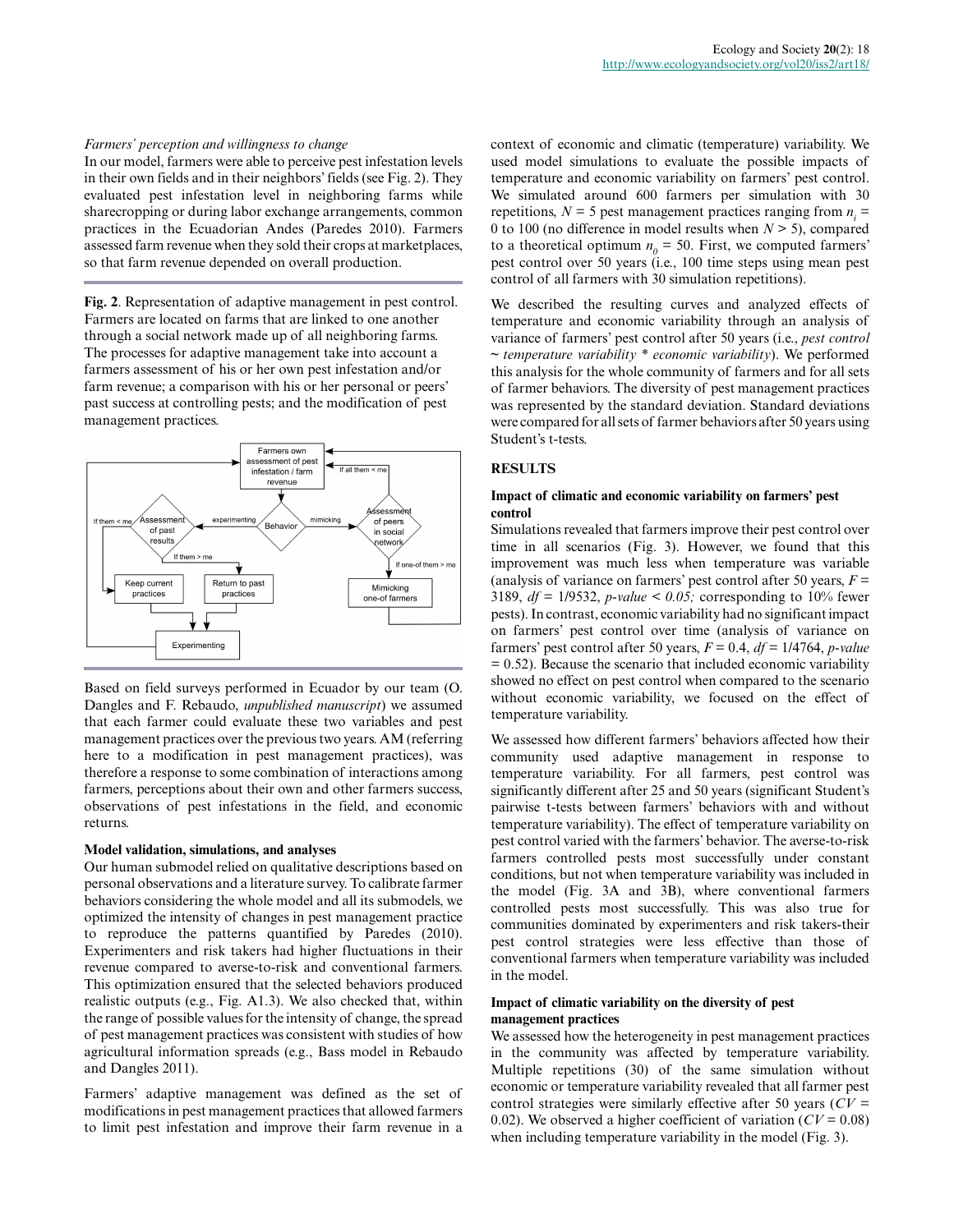**Fig. 3**. Adaptive management in pest control. Farmers' pest control resulting from pest management practices is represented as a function of time without temperature variability (A), and with temperature variability (B). In the left graphs, the different curves represent communities of farmers dominated by conventional farmers (solid black lines), experimenters (dashed black lines), averse-to-risk farmers (solid grey lines), and risk takers (dashed grey lines). Areas shaded in grey represent standard deviations for each curve (30 simulations repetitions). The right graphs represent boxplots of the distribution of farmers' pest control after 50 years.



The standard deviation in pest management practices after 50 years was significantly higher in simulations that included temperature variability (Student's t-test,  $t = -20.5$ ,  $df = 36.8$ , *pvalue < 0.05*). It stabilized after 25 years (see Fig. 4). Farmers with different pest management practices coexist and are maintained over time.

Heterogeneity in pest management practices decreased over 50 years when the model did not include temperature variability, leading to homogenization of pest management practices. This result applied to all communities, no matter the dominant farmers' behavior.

#### **DISCUSSION**

Our modeling approach is based on a strong empirical background of both pest population dynamics and farmers' pest management behavior. This approach remains exploratory, and must be applied to the real world with caution (Grüne-Yanoff 2009). However, we think our approach proposes a novel methodology to explore and predict the consequences of climatic and economic uncertainty on farmers' use of adaptive management in pest control.

**Fig. 4**. Evolution of heterogeneity in farmers' pest management practices. The standard deviation in pest management practices for all farmers in a simulation was used to represent heterogeneity. Standard deviations were represented using boxplots (30 repetitions) without temperature variability in white, and with temperature variability in grey. After 25 years with temperature variability, heterogeneity in pest management practices stabilized. In contrast, it continued to decrease when there was no temperature variability, leading to homogenization of pest management practices.



#### **Impacts of climatic and economic variability on farmers' pest control**

Our study revealed that efforts to deal with common problems such as agricultural pests would be less effective in a context of climatic variability. Uncertainty is common in biological systems and central to the concept of adaptive management (Rist et al. 2013). In our model, adaptive management emerged from socialecological interactions within the agro-ecosystem in a process that includes coping with uncertainties. Our modeling approach supports the idea that adaptive management would be effective when there is a lot of uncertainty, but it would take more time to reach the same level of control than in a situation without variability.

In their study on Bali water temples, Lansing and Miller (2005) suggest that community-level responses can emerge from common problems such as pest management. In this sense, intervention programs such as farmer field schools (Van den Berg and Jiggins 2007) or collaborative monitoring (Fernandez-Gimenez et al. 2008, Dangles et al. 2010) may foster adaptive management and community-level responses by increasing farmers' knowledge of pest ecology in relation to climatic variability, therefore reducing uncertainties related to the pest dynamics.

Additionally, our model demonstrated that climatic variability, represented in our model as temperature, produced heterogeneity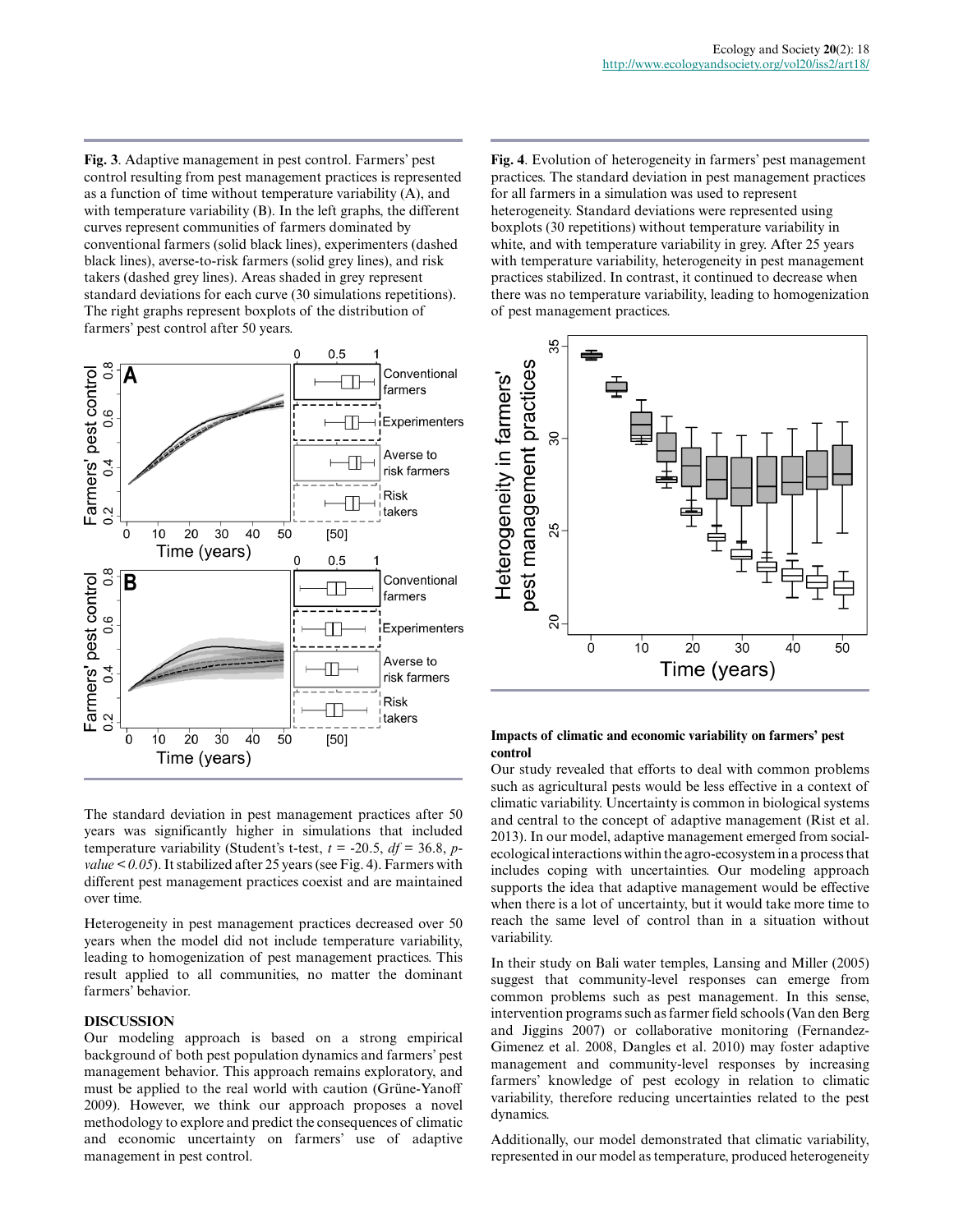in farmers' pest control strategies. This suggests that variability itself influenced pest control strategies, which may also be the case with different temperature time series. In that sense, farmers' pest control can be considered path-dependent, because local rules of interaction between the farmers and the pest evolve as a result of the balance between human-dependent and temperature-dependent pest survival (Folke 2006). It means that a particular series of climatic events can lead to large deviations from the average pest control strategy.

In the specific case of tropical Andean small-hold farmers, the strong altitudinal gradients and land-use heterogeneity (Dangles et al. 2008) resulted in different situations even at a small scale, thereby increasing path-dependency. This characteristic of adaptive systems has been documented in land-use models (e.g., Brown et al. 2005, Celio et al. 2014), and has negative consequences on the predictability of an adaptive system.

Our findings revealed that economic variability (variation in potato price) did not influence farmers' pest control strategies. This is surprising, because interviews with farmers in the field often indicated that potato price variability is an important driver of potato grower behavior (Dangles et al. 2010). This could be because we assumed that the area in cultivated in potatoes was constant. However, many Andean subsistence-oriented potato growers do claim to be market independent (Paredes 2010) and rely on several agricultural activities to strengthen their food security and economic stability.

#### **Community adaptive management to economic and climatic variability**

## *Farmers' behaviors*

Our model was calibrated using farmers' behaviors described in the literature (Paredes 2010), and did not attempt to define the most effective behavior in the face of climatic or economic variability. However, our study is pertinent to exploring how different farmers' behaviors respond to environmental variability. Conventional and averse-to-risk farmers both mimic the behaviors of others, and as such are quite similar in terms of underlying mechanisms. However, the shape of the pest control curves for farmers with these two behaviors differed from one another (Fig. 3).

In their paper on adaptive management, Rist et al. (2013) discussed when adaptive management is appropriate, highlighting that "ecological uncertainty must be a key obstacle for management." Our theoretical study suggests that when there is potential for a great deal of progress in controlling pests, reducing uncertainty is not a key obstacle. This favors communities dominated by conventional farmers over averse-to-risk farmers in the early years of our simulations.

#### *Heterogeneity in pest management practices*

Our study highlights that uncertainty may play a key role in orienting and maintaining heterogeneous pest management practices, and supports the idea that farmers' personal representation of the system (mental model) is a key determinant of adaptive management (Grothmann and Patt 2005, Acosta-Michlik and Espaldon 2008). Here we assumed that farmers' perceptions of how effective their pest management strategies were depend on the level of pest infestation in their field, and not the true efficiency of the strategy. A farmer mimicking another

farmer changed practices based on his/her perception of how effectively pests were controlled (Fig. 2).

In the simulations that included climatic variability, the level of pest infestation was the result of how effective the pest control strategy was, and of temperature-dependent pest mortality. Farmers faced more uncertainty about the most efficient pest management practices, because they could not distinguish between these two influences on infestation, leading them to adopt to nonoptimal pest management practices. Consequently, we observed more diversity in pest management practices at the community level when temperature was variable. At a broader scale, our theoretical results suggest that uncertainty may be crucial for maintaining diversity in pest management practices. Theoretically, this uncertainty-driven diversity should strengthen the adaptive management of the social-ecological systems at the community level, (Olsson et al. 2004, Lin 2011, Barthel et al. 2013).

#### *Adaptive management of a common problem*

In their paper about competitiveness in traditional fishing societies, Leibbrandt et al. (2013) found that individuals tend to be less competitive and favor teamwork in collectivistic societies, where nature constrains humans to work together. Our study highlights how people must depend on one another when facing a common problem (control of crop pest). This could be regarded as a "coevolutionary relationship": When they adapt their practices in response to a constraint by imitating successful behavior, humans "coevolve" with each other to maximize their benefits (here farmers in rural Ecuadorian Andes face the need to improve pest control; Mitleton-Kelly and Davy 2013). In our model, this coevolution through imitation and experimentation is taking the form of adaptive management. At a broader scale, it supports the idea that adaptive management may be the result of exposure to a common problem, even if some individual farmers-depending on their social environment (neighboring farmers) and/or physical environment (climate variability) may benefit less from adaptive management.

#### **CONCLUSION**

In conclusion, our simulation approach consisted of a modeling framework that considered both spatial and temporal dynamics, where social and ecological systems constantly interact with each other. In this system, adaptive management in pest control emerged when farmers were represented as heterogeneous agents who interacted and influenced each other, and who were capable of learning and adapting to circumstances. The results of our study stress the importance of farmers' perceptions and uncertainties in their decision-making processes that result in adaptive management. It also highlighted the possible role of uncertainty in maintaining diversity in pest management practices, which helps make farmers more resilient. At a broader scale, it will help improve understanding of the mechanisms that drive a shift to adaptive management. Grounded on field data, a validated pest model, and consistent with described studies, this study provides a valuable framework to study social-ecological responses to global changes.

*Responses to this article can be read online at:* [http://www.ecologyandsociety.org/issues/responses.](http://www.ecologyandsociety.org/issues/responses.php/7511) [php/7511](http://www.ecologyandsociety.org/issues/responses.php/7511)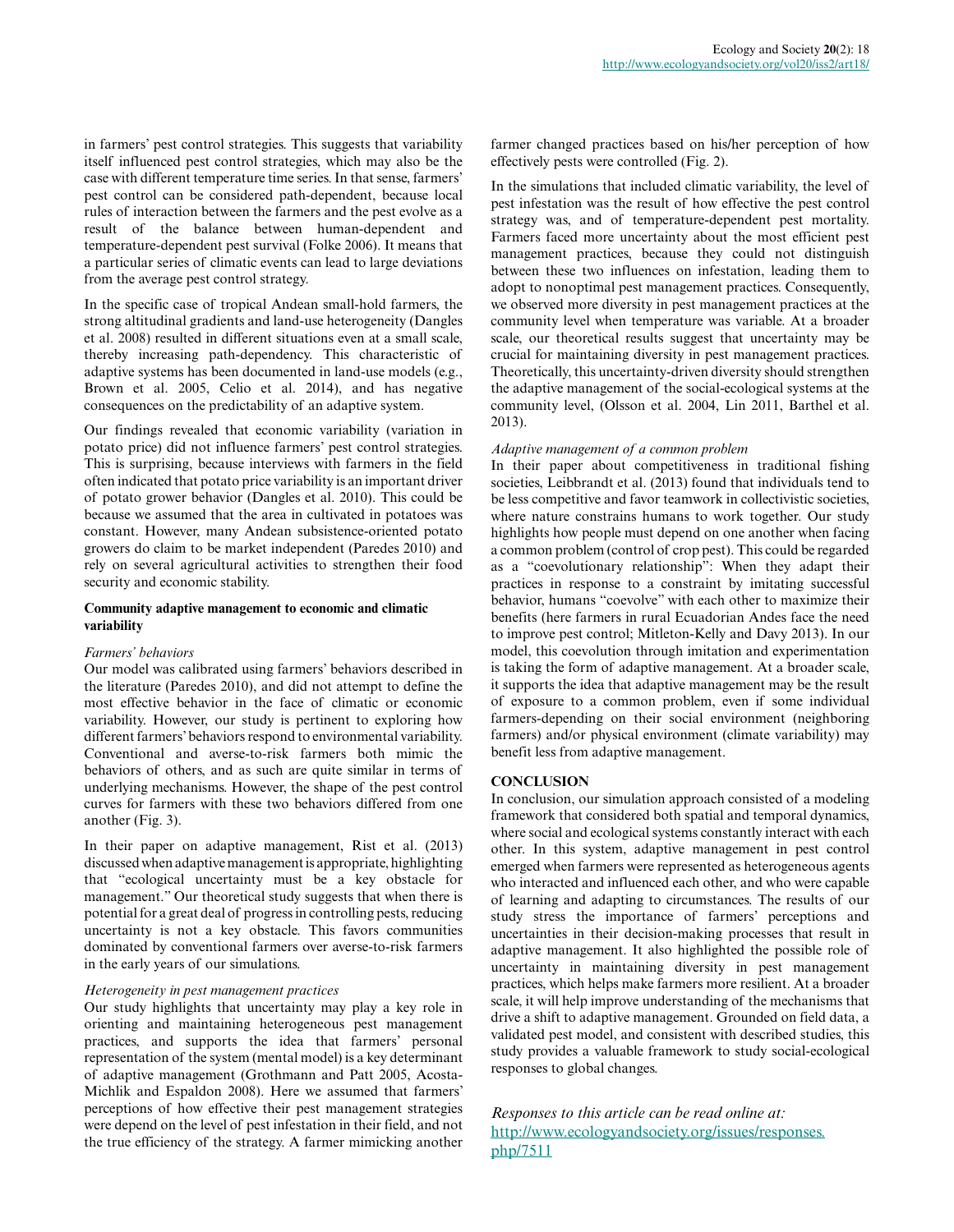#### **Acknowledgments:**

*This work was conducted within the project "Adaptive management in insect pest control in thermally heterogeneous agricultural landscapes" (ANR-12-JSV7-0013-01) funded by the Agence Nationale pour la Recherche (ANR).*

# **LITERATURE CITED**

Acosta-Michlik, L., and V. Espaldon. 2008. Assessing vulnerability of selected farming communities in the Philippines based on a behavioural model of agent's adaptation to global environmental change. *Global Environmental Change* 18:554-563. [http://dx.doi.org/10.1016/j.gloenvcha.2008.08.006](http://dx.doi.org/10.1016%2Fj.gloenvcha.2008.08.006)

An, L. 2012. Modeling human decisions in coupled human and natural systems: review of agent-based models. *Ecological Modelling* 229:25-36. [http://dx.doi.org/10.1016/j.ecolmodel.2011.07.010](http://dx.doi.org/10.1016%2Fj.ecolmodel.2011.07.010)

Astier, M., L. García-Barrios, Y. Galván-Miyoshi, C. E. González-Esquivel, and O. R. Masera. 2012. Assessing the sustainability of small farmer natural resource management systems. A critical analysis of the MESMIS Program (1995-2010). *Ecology and Society* 17(3): 25. [http://dx.doi.org/10.5751/](http://dx.doi.org/10.5751%2FES-04910-170325) [ES-04910-170325](http://dx.doi.org/10.5751%2FES-04910-170325)

Barthel, S., C. Crumley, and U. Svedin. 2013. Bio-cultural refugia —safeguarding diversity of practices for food security and biodiversity. *Global Environmental Change* 23:1142-1152. [http://](http://dx.doi.org/10.1016%2Fj.gloenvcha.2013.05.001) [dx.doi.org/10.1016/j.gloenvcha.2013.05.001](http://dx.doi.org/10.1016%2Fj.gloenvcha.2013.05.001) 

Below, T. B., K. D. Mutabazi, D. Kirschke, C. Franke, S. Sieber, R. Siebert, and K. Tscherning. 2012. Can farmers' adaptation to climate change be explained by socio-economic household-level variables? *Global Environmental Change* 22:223-235. [http://dx.](http://dx.doi.org/10.1016%2Fj.gloenvcha.2011.11.012) [doi.org/10.1016/j.gloenvcha.2011.11.012](http://dx.doi.org/10.1016%2Fj.gloenvcha.2011.11.012) 

Berger, T. 2001. Agent-based spatial models applied to agriculture: a simulation tool for technology diffusion, resource use changes and policy analysis. *Agricultural Economics* 25:245-260. [http://dx.doi.org/10.1111/j.1574-0862.2001.tb00205.](http://dx.doi.org/10.1111%2Fj.1574-0862.2001.tb00205.x) [x](http://dx.doi.org/10.1111%2Fj.1574-0862.2001.tb00205.x)

Boone, R. B., K. A. Galvin, S. B. BurnSilver, P. K. Thornton, D. S. Ojima, and J. R. Jawson. 2011. Using coupled simulation models to link pastoral decision making and ecosystem services. *Ecology and Society* 16(2): 6. [online] URL: [http://www.](http://www.ecologyandsociety.org/vol16/iss2/art6/) [ecologyandsociety.org/vol16/iss2/art6/](http://www.ecologyandsociety.org/vol16/iss2/art6/) 

Brown, D. G., S. Page, R. Riolo, M. Zellner, and W. Rand. 2005. Path dependence and the validation of agent-based spatial models of land use. *International Journal of Geographical Information Science* 19:153-174. [http://dx.doi.org/10.1080/13658810410001713399](http://dx.doi.org/10.1080%2F13658810410001713399) 

Cabell, J. F., and M. Oelofse. 2012. An indicator framework for assessing agroecosystem resilience. *Ecology and Society* 17(1): 18. [http://dx.doi.org/10.5751/ES-04666-170118](http://dx.doi.org/10.5751%2FES-04666-170118) 

Carrasco, L. R., D. Cook, R. Baker, A. MacLeod, J. D. Knight, and J. D. Mumford. 2012. Towards the integration of spread and economic impacts of biological invasions in a landscape of learning and imitating agents. *Ecological Economics* 76:95-103. [http://dx.doi.org/10.1016/j.ecolecon.2012.02.009](http://dx.doi.org/10.1016%2Fj.ecolecon.2012.02.009)

Carrasco, L. R., J. D. Mumford, A. MacLeod, T. Harwood, G. Grabenweger, A. W. Leach, J. D. Knight, and R. H. A. Baker. 2010. Unveiling human-assisted dispersal mechanisms in invasive alien insects: integration of spatial stochastic simulation and phenology models. *Ecological Modelling* 221:2068-2075. [http://](http://dx.doi.org/10.1016%2Fj.ecolmodel.2010.05.012) [dx.doi.org/10.1016/j.ecolmodel.2010.05.012](http://dx.doi.org/10.1016%2Fj.ecolmodel.2010.05.012) 

Celio, E., T. Koellner, and A. Grêt-Regamey. 2014. Modeling land use decisions with Bayesian networks: spatially explicit analysis of driving forces on land use change. *Environmental Modelling & Software* 52:222-233. [http://dx.doi.org/10.1016/j.envsoft.2013.10.014](http://dx.doi.org/10.1016%2Fj.envsoft.2013.10.014) 

Cowpertwait, P. S. P., and A. V. Metcalfe. 2009. *Introductory time series with R*. Springer, Dordrecht, The Netherlands.

Crespo-Pérez, V., F. Rebaudo, J.-F. Silvain, and O. Dangles. 2011. Modeling invasive species spread in complex landscapes: the case of potato moth in Ecuador. *Landscape Ecology* 26:1447-1461. [http://dx.doi.org/10.1007/s10980-011-9649-4](http://dx.doi.org/10.1007%2Fs10980-011-9649-4)

Dangles, O., C. Carpio, A. R. Barragan, J.-L. Zeddam, and J.-F. Silvain. 2008. Temperature as a key driver of ecological sorting among invasive pest species in the tropical Andes. *Ecological Applications* 18:1795-1809. [http://dx.doi.org/10.1890/07-1638.1](http://dx.doi.org/10.1890%2F07-1638.1)

Dangles, O., F. C. Carpio, M. Villares, F. Yumisaca, B. Liger, F. Rebaudo, and J. Silvain. 2010. Community-based participatory research helps farmers and scientists to manage invasive pests in the Ecuadorian Andes. *AMBIO: A Journal of the Human Environment* 39:325-335. [http://dx.doi.org/10.1007/s13280-010-0041-4](http://dx.doi.org/10.1007%2Fs13280-010-0041-4) 

Dangles, O., V. Mesías, V. Crespo-Perez, and J.-F. Silvain. 2009. Crop damage increases with pest species diversity: evidence from potato tuber moths in the tropical Andes. *Journal of Applied Ecology* 46:1115-1121. [http://dx.doi.org/10.1111/j.1365-2664.2009.01703.](http://dx.doi.org/10.1111%2Fj.1365-2664.2009.01703.x) [x](http://dx.doi.org/10.1111%2Fj.1365-2664.2009.01703.x) 

Darnhoffer, I., S. Bellon, B. Dedieu, and R. Milestad. 2010. Adaptiveness to enhance the sustainability of farming systems: a review. *Agronomy for Sustainable Development* 30(3):545-555. [http://dx.doi.org/10.1051/agro/2009053](http://dx.doi.org/10.1051%2Fagro%2F2009053)

Fernandez-Gimenez, M. E., H. L. Ballard, and V. E. Sturtevant. 2008. Adaptive management and social learning in collaborative and community-based monitoring: a study of five communitybased forestry organizations in the western USA. *Ecology and Society* 13(2): 4. [online] URL: [http://www.ecologyandsociety.](http://www.ecologyandsociety.org/vol13/iss2/art4/) [org/vol13/iss2/art4/](http://www.ecologyandsociety.org/vol13/iss2/art4/) 

Filatova, T., P. H. Verburg, D. C. Parker, and C. A. Stannard. 2013. Spatial agent-based models for socio-ecological systems: challenges and prospects. *Environmental Modelling & Software* 45:1-7. [http://dx.doi.org/10.1016/j.envsoft.2013.03.017](http://dx.doi.org/10.1016%2Fj.envsoft.2013.03.017) 

Folke, C. 2006. Resilience: the emergence of a perspective for social-ecological systems analyses. *Global Environmental Change* 16:253-267. [http://dx.doi.org/10.1016/j.gloenvcha.2006.04.002](http://dx.doi.org/10.1016%2Fj.gloenvcha.2006.04.002)

Grimm, V., U. Berger, D. L. DeAngelis, J. G. Polhill, J. Giske, and S. F. Railsback. 2010. The ODD protocol: a review and first update. *Ecological Modelling* 221:2760-2768. [http://dx.doi.](http://dx.doi.org/10.1016%2Fj.ecolmodel.2010.08.019) [org/10.1016/j.ecolmodel.2010.08.019](http://dx.doi.org/10.1016%2Fj.ecolmodel.2010.08.019) 

Grothmann, T., and A. Patt. 2005. Adaptive capacity and human cognition: the process of individual adaptation to climate change. *Global Environmental Change* 15:199-213. [http://dx.doi.](http://dx.doi.org/10.1016%2Fj.gloenvcha.2005.01.002) [org/10.1016/j.gloenvcha.2005.01.002](http://dx.doi.org/10.1016%2Fj.gloenvcha.2005.01.002)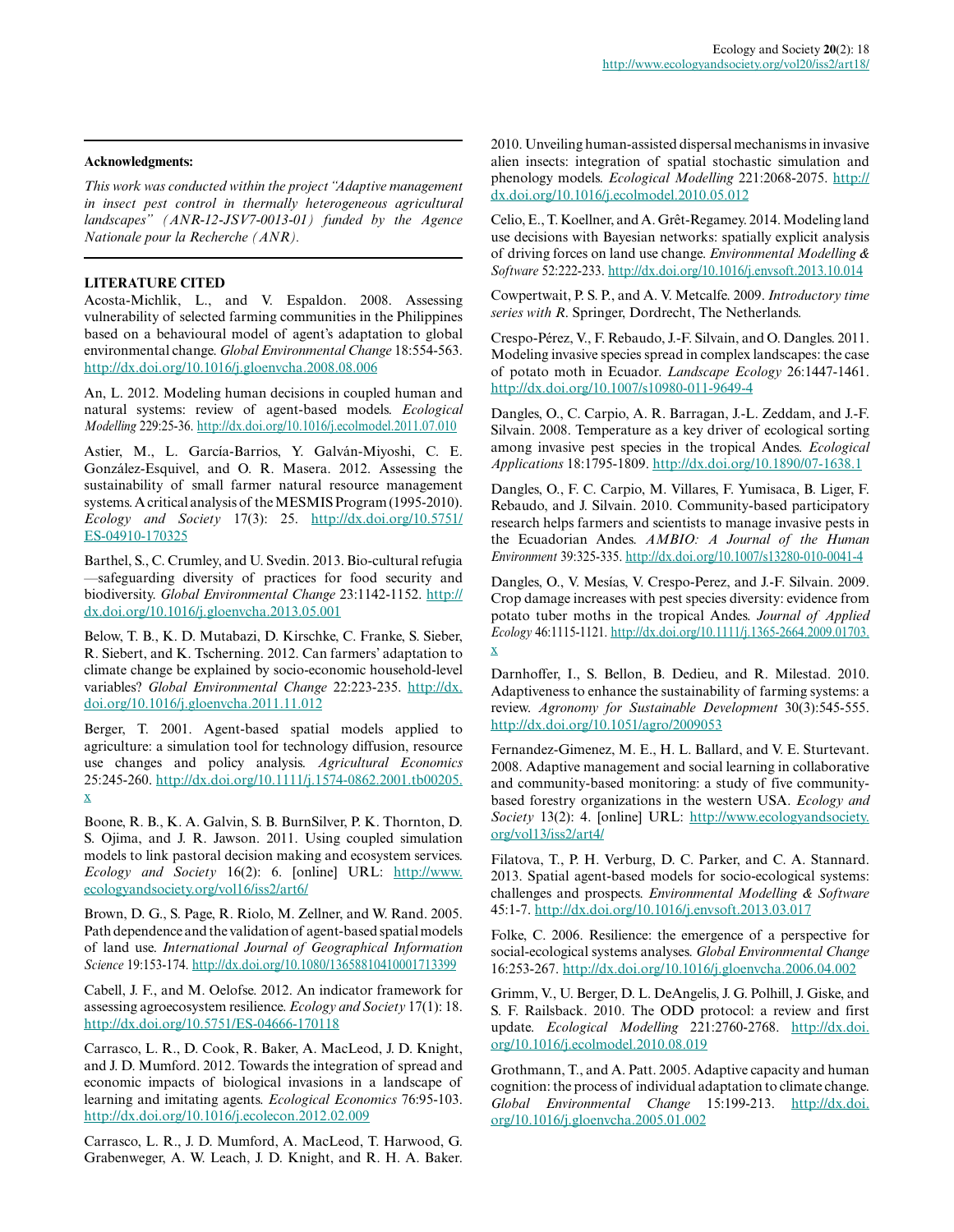Grüne-Yanoff, T. 2009. The explanatory potential of artificial societies. *Synthese* 169:539-555. [http://dx.doi.org/10.1007/](http://dx.doi.org/10.1007%2Fs11229-008-9429-0) [s11229-008-9429-0](http://dx.doi.org/10.1007%2Fs11229-008-9429-0) 

Happe, K., K. Kellermann, and A. Balmann. 2006. Agent-based analysis of agricultural policies: an illustration of the agricultural policy simulator AgriPoliS, its adaptation, and behavior. *Ecology and Society* 11(1): 49. [online] URL: [http://www.ecologyandsociety.](http://www.ecologyandsociety.org/vol11/iss1/art49/) [org/vol11/iss1/art49/](http://www.ecologyandsociety.org/vol11/iss1/art49/)

Holling, C. S. 1978. *Adaptive environmental assessment and management.* Wiley, Chichester, UK.

Jager, W., M. A. Janssen, H. J. M. De Vries, J. De Greef, and C. A. J. Vlek. 2000. Behaviour in commons dilemmas: *Homo economicus* and *Homo psychologicus* in an ecological-economic model. *Ecological Economics* 35:357-379. [http://dx.doi.](http://dx.doi.org/10.1016%2FS0921-8009%2800%2900220-2) [org/10.1016/S0921-8009\(00\)00220-2](http://dx.doi.org/10.1016%2FS0921-8009%2800%2900220-2)

Jones, N. A., H. Ross, T. Lynam, P. Perez, and A. Leitch. 2011. Mental models: an interdisciplinary synthesis of theory and methods. *Ecology and Society* 16(1): 46. [online] URL: [http://](http://www.ecologyandsociety.org/vol16/iss1/art46/) [www.ecologyandsociety.org/vol16/iss1/art46/](http://www.ecologyandsociety.org/vol16/iss1/art46/)

Karp, D. S., C. D. Mendenhall, R. F. Sandí, N. Chaumont, P. R. Ehrlich, E. A. Hadly, and G. C. Daily. 2013. Forest bolsters bird abundance, pest control and coffee yield. *Ecology Letters* 16 (11):1339-1347. [http://dx.doi.org/10.1111/ele.12173](http://dx.doi.org/10.1111%2Fele.12173)

Lansing, J. S., and J. H. Miller. 2005. Cooperation, games, and ecological feedback: some insights from Bali. *Current Anthropology* 46(2):328-333. [http://dx.doi.org/10.1086/428790](http://dx.doi.org/10.1086%2F428790)

Leibbrandt, A., U. Gneezy, and J. A. List. 2013. Rise and fall of competitiveness in individualistic and collectivistic societies. *Proceedings of the National Academy of Sciences* 110:9305-9308. [http://dx.doi.org/10.1073/pnas.1300431110](http://dx.doi.org/10.1073%2Fpnas.1300431110)

Lewis, W. J., J. C. van Lenteren, S. C. Phatak, and J. H. Tumlinson. 1997. A total system approach to sustainable pest management. *Proceedings of the National Academy of Science of the USA* 94:12243-12248. [http://dx.doi.org/10.1073/pnas.94.23.12243](http://dx.doi.org/10.1073%2Fpnas.94.23.12243) 

Lin, B. B. 2011. Resilience in agriculture through crop diversification: adaptive management for environmental change. *BioScience* 61:183-193. [http://dx.doi.org/10.1525/bio.2011.61.3.4](http://dx.doi.org/10.1525%2Fbio.2011.61.3.4) 

Liu, J., T. Dietz, S. R. Carpenter, C. Folke, M. Alberti, C. L. Redman, S. H. Schneider, E. Ostrom, A. N. Pell, J. Lubchenco, W. W. Taylor, Z. Ouyang, P. Deadman, T. Kratz, and W. Provencher. 2007. Coupled human and natural systems. *AMBIO: A Journal of the Human Environment* 36:639-649. [http://dx.doi.](http://dx.doi.org/10.1579%2F0044-7447%282007%2936%5B639%3ACHANS%5D2.0.CO%3B2) [org/10.1579/0044-7447\(2007\)36\[639:CHANS\]2.0.CO;2](http://dx.doi.org/10.1579%2F0044-7447%282007%2936%5B639%3ACHANS%5D2.0.CO%3B2)

Matthews, R. B., N. G. Gilbert, A. Roach, J. G. Polhill, and N. M. Gotts. 2007. Agent-based land-use models: a review of applications. *Landscape Ecology* 22:1447-1459. [http://dx.doi.](http://dx.doi.org/10.1007%2Fs10980-007-9135-1) [org/10.1007/s10980-007-9135-1](http://dx.doi.org/10.1007%2Fs10980-007-9135-1)

Millennium Ecosystem Assessment (MEA). 2005. *Ecosystems and human well-being: synthesis.* Island Press, Washington, D.C., USA.

Mitleton-Kelly, E., and L. K. Davy. 2013. The concept of 'coevolution' and its application in the social sciences: a review of the literature. Pages 43-57 *in* E. Mitleton-Kelly, editor. *Co-* *evolution of intelligent socio-technical systems*. Springer Berlin Heidelberg, Germany. [http://dx.doi.org/10.1007/978-3-642-36614-7\\_3](http://dx.doi.org/10.1007%2F978-3-642-36614-7_3) 

Müller, B., F. Bohn, G. Dreßler, J. Groeneveld, C. Klassert, R. Martin, M. Schlüter, J. Schulze, H. Weise, and N. Schwarz. 2013. Describing human decisions in agent-based models - ODD + D, an extension of the ODD protocol. *Environmental Modelling & Software* 48:37-48. [http://dx.doi.org/10.1016/j.envsoft.2013.06.003](http://dx.doi.org/10.1016%2Fj.envsoft.2013.06.003) 

Nguema, A., G. W. Norton, J. Alwang, D. B. Taylor, V. Barrera, and M. Bertelsen. 2013. Farm-level economic impacts of conservation agriculture in Ecuador. *Experimental Agriculture* 49:134-147. [http://dx.doi.org/10.1017/S0014479712001044](http://dx.doi.org/10.1017%2FS0014479712001044)

Olsson, P., C. Folke, and F. Berkes. 2004. Adaptive comanagement for building resilience in social-ecological systems. *Environmental Management* 34:75-90. [http://dx.doi.org/10.1007/s00267-003-0101-7](http://dx.doi.org/10.1007%2Fs00267-003-0101-7) 

O'Sullivan, D., and G. L. W. Perry. 2013. Aggregation and segregation. Pages 57-95 *in* D. O'Sullivan, and G. L. W. Perry. *Spatial simulation: exploring pattern and process*. John Wiley & Sons, Chichester, UK.

Paredes, M. 2010. *Peasants, potatoes, and pesticides: heterogeneity in the context of agricultural modernization in the Highland Andes of Ecuador.* Wageningen University, Wageningen, The Netherlands.

Parker, D. C., S. M. Manson, M. A. Janssen, M. J. Hoffmann, and P. Deadman. 2003. Multi-agent systems for the simulation of land-use and land-cover change: a review. *Annals of the Association of American Geographers* 93:314-337. [http://dx.doi.](http://dx.doi.org/10.1111%2F1467-8306.9302004) [org/10.1111/1467-8306.9302004](http://dx.doi.org/10.1111%2F1467-8306.9302004)

Parrott, L., C. Chion, R. Gonzalès, and G. Latombe. 2012. Agents, individuals, and networks: modeling methods to inform natural resource management in regional landscapes. *Ecology and Society* 17(3): 32. [http://dx.doi.org/10.5751/ES-04936-170332](http://dx.doi.org/10.5751%2FES-04936-170332) 

Perez, C., C. Nicklin, O. Dangles, S. Vanek, S. G. Sherwood, S. Halloy, K. A. Garrett, and G. A. Forbes. 2010. Climate change in the High Andes: implications and adaptation strategies for small-scale farmers. *International Journal of Environmental, Cultural, Economic and Social Sustainability* 6:71-88.

R Core Team. 2014. R: *A language and environment for statistical computing.* R Foundation for Statistical Computing, Vienna, Austria.

Railsback, S. F., and M. D. Johnson. 2011. Pattern-oriented modeling of bird foraging and pest control in coffee farms. *Ecological Modelling* 222(18):3305-3319. [http://dx.doi.org/10.1016/](http://dx.doi.org/10.1016%2Fj.ecolmodel.2011.07.009) [j.ecolmodel.2011.07.009](http://dx.doi.org/10.1016%2Fj.ecolmodel.2011.07.009) 

Rebaudo, F., and O. Dangles. 2011. Coupled information diffusion-pest dynamics models predict delayed benefits of farmer cooperation in pest management programs. *PLoS Computational Biology* 7(10):e1002222. [http://dx.doi.org/10.1371/](http://dx.doi.org/10.1371%2Fjournal.pcbi.1002222) [journal.pcbi.1002222](http://dx.doi.org/10.1371%2Fjournal.pcbi.1002222)

Rebaudo, F., and O. Dangles. 2013. An agent-based modeling framework for integrated pest management dissemination programs. *Environmental Modelling & Software* 45:141-149. [http://dx.doi.org/10.1016/j.envsoft.2012.06.014](http://dx.doi.org/10.1016%2Fj.envsoft.2012.06.014)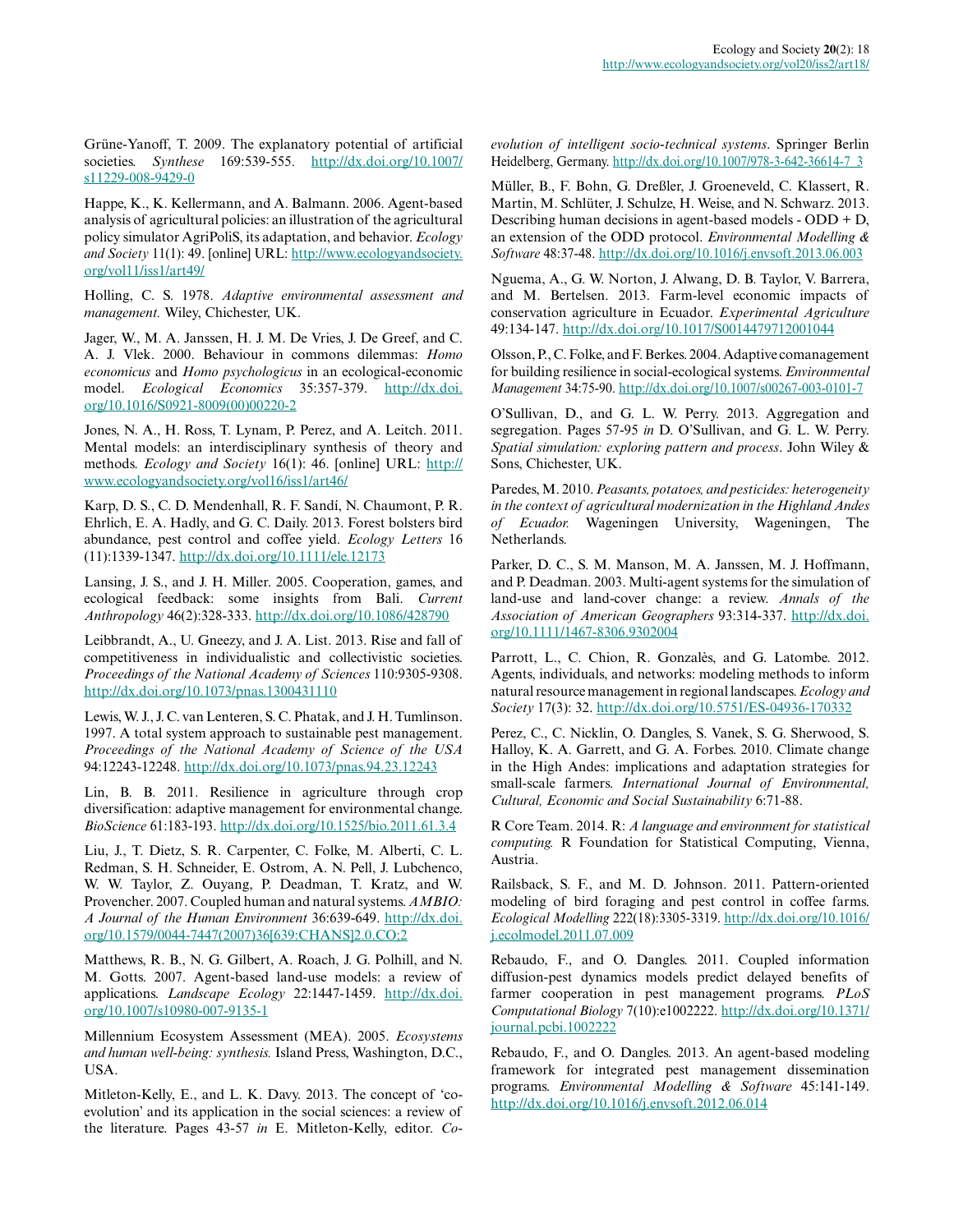Rist, L., A. Felton, L. Samuelsson, C. Sandström, and O. Rosvall. 2013. A new paradigm for adaptive management. *Ecology and Society* 18(4): 63. [http://dx.doi.org/10.5751/ES-06183-180463](http://dx.doi.org/10.5751%2FES-06183-180463) 

Rounsevell, M. D. A., D. T. Robinson, and D. Murray-Rust. 2012. From actors to agents in socio-ecological systems models. *Philosophical Transactions of the Royal Society B: Biological Sciences* 367:259-269. [http://dx.doi.org/10.1098/rstb.2011.0187](http://dx.doi.org/10.1098%2Frstb.2011.0187) 

Schreinemachers, P., and T. Berger. 2011. An agent-based simulation model of human-environment interactions in agricultural systems. *Environmental Modelling & Software* 26:845-859. [http://dx.doi.org/10.1016/j.envsoft.2011.02.004](http://dx.doi.org/10.1016%2Fj.envsoft.2011.02.004) 

Shea, K., H. P. Possingham, W. W. Murdoch, and R. Roush. 2002. Active adaptive management in insect pest and weed control: intervention with a plan for learning. *Ecological Applications* 12:927-936. [http://dx.doi.org/10.1890/1051-0761\(2002\)012\[0927:](http://dx.doi.org/10.1890%2F1051-0761%282002%29012%5B0927%3AAAMIIP%5D2.0.CO%3B2) [AAMIIP\]2.0.CO;2](http://dx.doi.org/10.1890%2F1051-0761%282002%29012%5B0927%3AAAMIIP%5D2.0.CO%3B2) 

Speelman, E. N., and L. E. García-Barrios. 2010. Agrodiversity v.2: an educational simulation tool to address some challenges for sustaining functional agrodiversity in agro-ecosystems. *Ecological Modelling* 221:911-918. [http://dx.doi.org/10.1016/j.](http://dx.doi.org/10.1016%2Fj.ecolmodel.2009.12.007) [ecolmodel.2009.12.007](http://dx.doi.org/10.1016%2Fj.ecolmodel.2009.12.007) 

Susskind, L., A. E. Camacho, and T. Schenk. 2012. A critical assessment of collaborative adaptive management in practice. *Journal of Applied Ecology* 49:47-51. [http://dx.doi.org/10.1111/](http://dx.doi.org/10.1111%2Fj.1365-2664.2011.02070.x) [j.1365-2664.2011.02070.x](http://dx.doi.org/10.1111%2Fj.1365-2664.2011.02070.x)

Torres-Leguizamón, M., S. Dupas, D. Dardon, Y. Gómez, L. Niño, A. Carnero, A. Padilla, I. Merlin, A. Fossoud, J.-L. Zeddam, X. Lery, C. Capdevielle-Dulac, O. Dangles, and J.-F. Silvain. 2011. Inferring native range and invasion scenarios with mitochondrial DNA: the case of *T. solanivora* successive northsouth step-wise introductions across Central and South America. *Biological Invasions* 13:1505-1519. [http://dx.doi.org/10.1007/](http://dx.doi.org/10.1007%2Fs10530-010-9909-2) [s10530-010-9909-2](http://dx.doi.org/10.1007%2Fs10530-010-9909-2) 

Van den Berg, H., and J. Jiggins. 2007. Investing in farmers-the impacts of farmer field schools in relation to integrated pest management. *World Development* 35:663-686. [http://dx.doi.](http://dx.doi.org/10.1016%2Fj.worlddev.2006.05.004) [org/10.1016/j.worlddev.2006.05.004](http://dx.doi.org/10.1016%2Fj.worlddev.2006.05.004)

Watkins, C., D. Massey, J. Brooks, K. Ross, and M. L. Zellner. 2013. Understanding the mechanisms of collective decision making in ecological restoration: an agent-based model of actors and organizations. *Ecology and Society* 18(2): 32. [http://dx.doi.](http://dx.doi.org/10.5751%2FES-05497-180232) [org/10.5751/ES-05497-180232](http://dx.doi.org/10.5751%2FES-05497-180232) 

Wilensky, U. 1999. *NetLogo version 5.1.0.* The Center for Connected Learning and Computer-based Modeling, Northwestern University, Evanston, Illinois, USA.

Zellner, M. L. 2008. Embracing complexity and uncertainty: the potential of agent-based modeling for environmental planning and policy. *Planning Theory & Practice* 9(4):437-457. [http://dx.](http://dx.doi.org/10.1080%2F14649350802481470) [doi.org/10.1080/14649350802481470](http://dx.doi.org/10.1080%2F14649350802481470)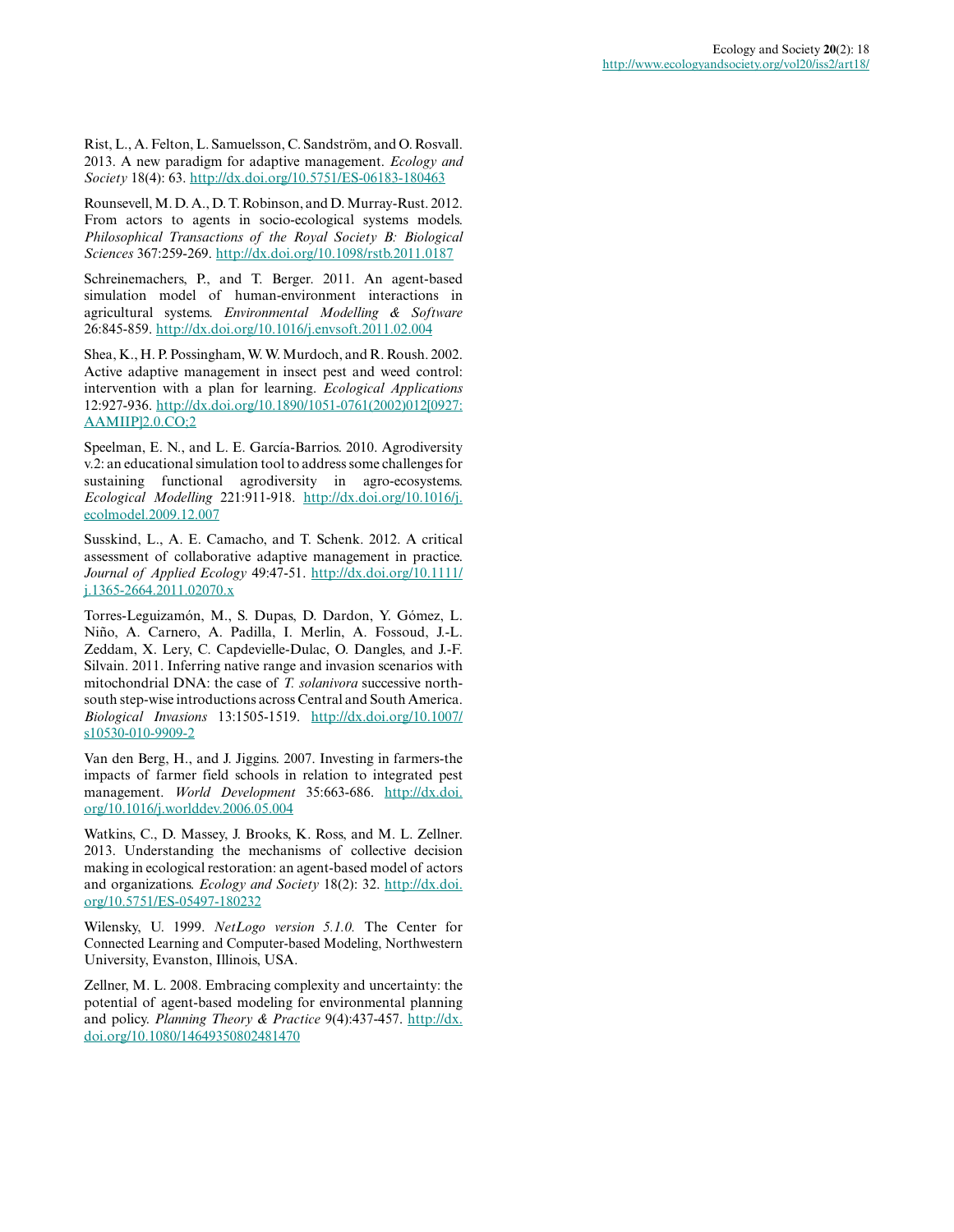# **Appendix #1. Fig. A1.1**

**Fig. A1.1.** Pest temperature dependant survival model, following Sharpe and DeMichele (in blue, see Crespo-Pérez et al. 2011 Supplementary material 1 for the model parameters), and temperature variability in our agent-based model (in red). Further sensitivity analyses demonstrated a linear response of farmers' pest control to different degrees of variability in temperature (using a Gaussian distribution centered on 15 degrees and with a standard deviation ranging from 0 to 5).

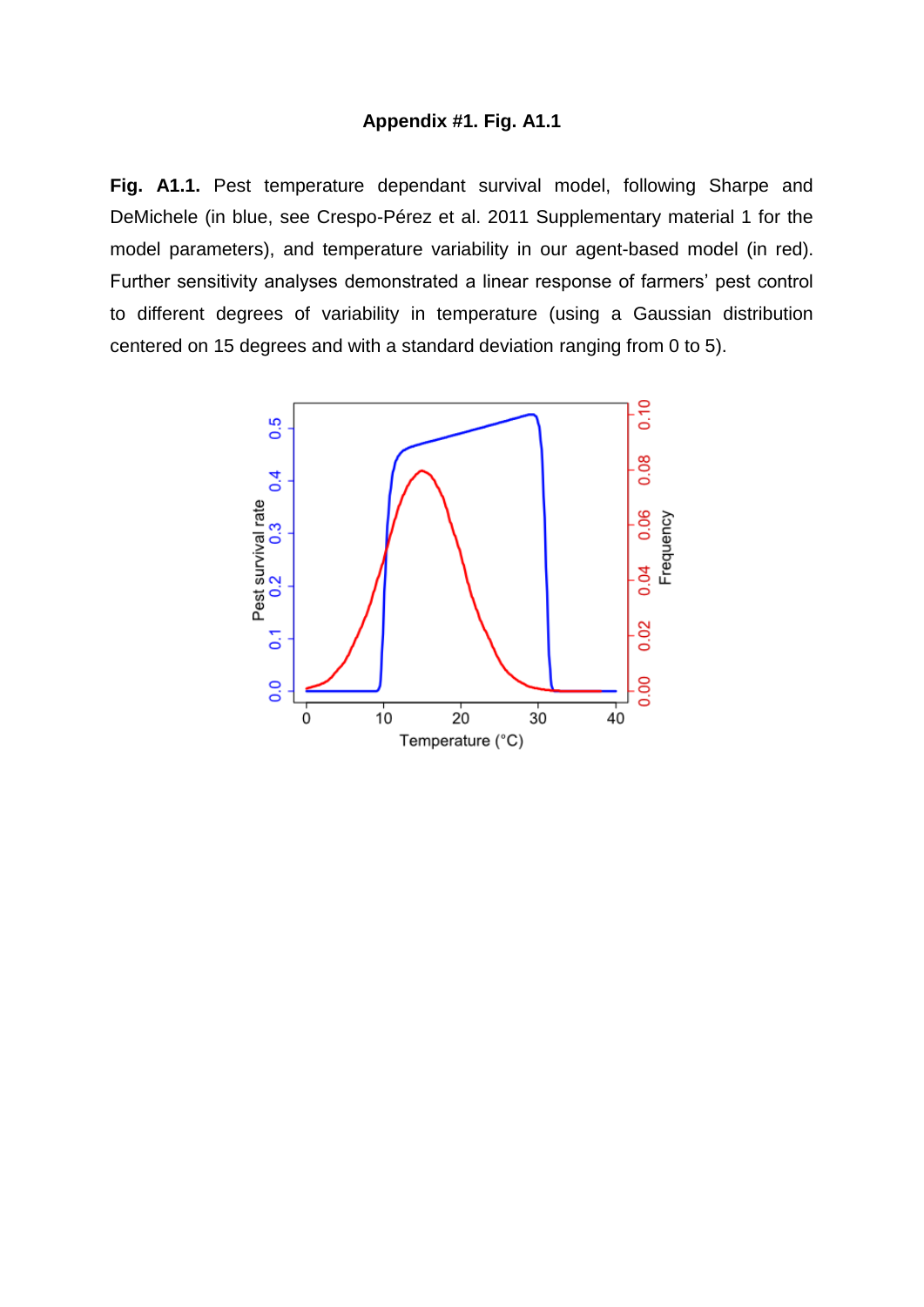# **Appendix #1. Fig. A1.2**

**Fig. A1.2.** Time series of the potato price in Ecuador observed from 1990 to 2005 (data from SIGAGRO, Coordinación Consejo Consultivo Papa) (A). The time series has been decomposed over periods of 6 months (to fit the temporal scale of the model) according to an additive model (B) to extract the random component of potato price. Then we simulated potato price variability using a normal distribution (C), which has been used to simulate 50 years in our model.